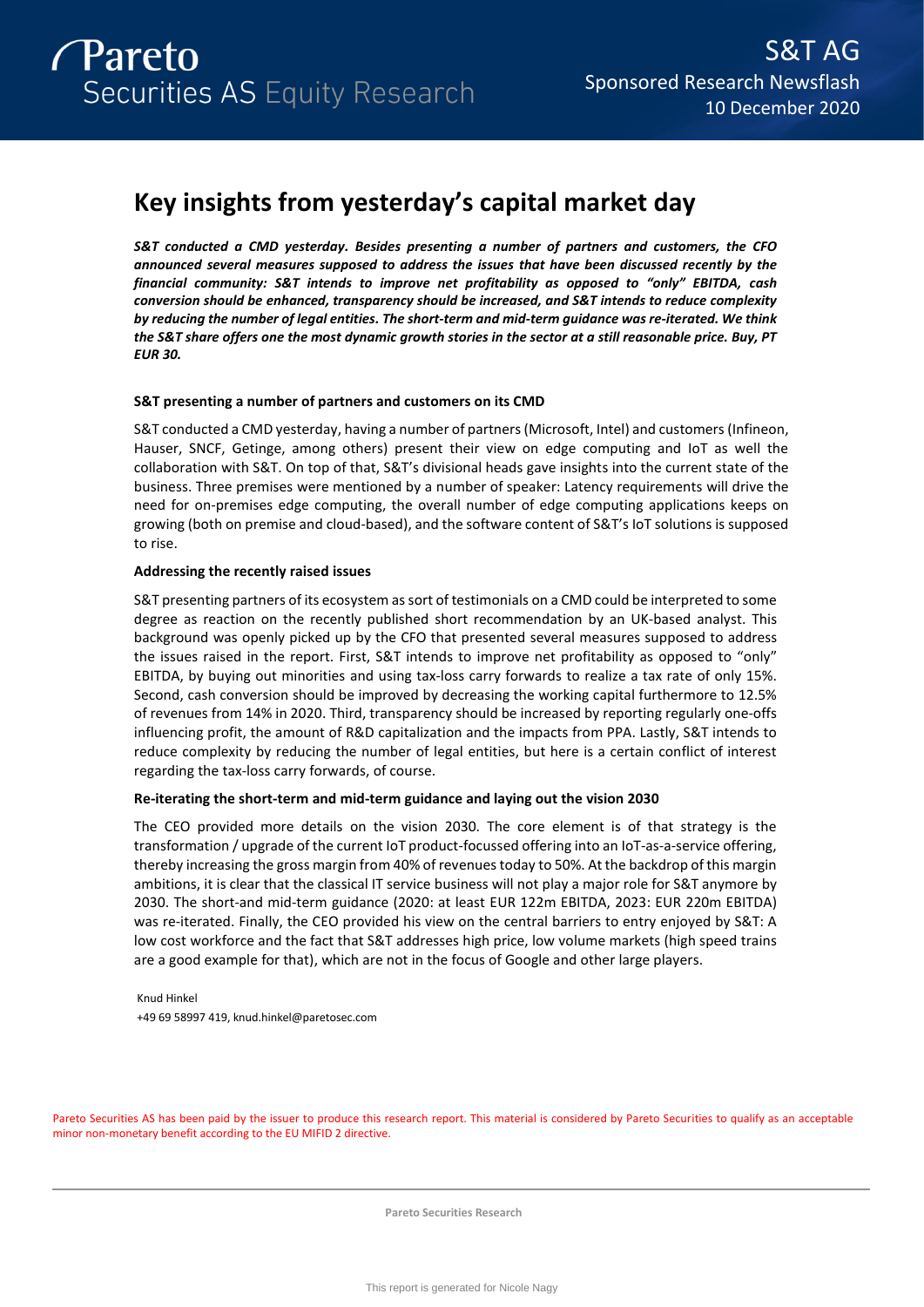### **Disclaimer and legal disclosures**

#### **Origin of the publication or report**

This publication or report originates from Pareto Securities AS, reg. no. 956 632 374 (Norway), Pareto Securities AS, Frankfu rt branch, reg. no. DE 320 965 513 / HR B 109177 (Germany) or Pareto Securities AB, reg. no. 556206-8956 (Sweden) (together the Group Companies or the "Pareto Securities Group") acting through their common unit Pareto Securities Research. The Group Companies are<br>supervised by the Financial

## **Content of the publication or report**

This publication or report has been prepared solely by Pareto Securities Research.

Opinions or suggestions from Pareto Securities Research may deviate from recommendations or opinions presented by other departments or companies in the Pareto Securities Group. The reason may typically be the result of differing time horizons, methodologies, contexts or other factors.

#### **Sponsored research**

Please note that if this report is labelled as "sponsored research" on the front page, Pareto Securities has entered into an agreement with the company about the preparation of research reports and<br>receives compensation fr research is however commissioned for and paid by the company and such material is considered by Pareto Securities to qualify as an acceptable minor non-monetary benefit according to the EU MiFID II Directive.

#### **Basis and methods for assessment**

Opinions and price targets are based on one or more methods of valuation, for instance cash flow analysis, use of multiples, behavioral technical analyses of underlying market movements in combination with considerations of the market situation and the time horizon. Key assumptions of forecasts, price targets and projections in research cited or reproduced appear in the research material from the named sources. The date of publication appears from the research material cited or reproduced. Opinions and estimates may be updated in subsequent versions of the publication or report, provided that the relevant company/issuer is treated anew in such later versions of the publication or report.

Pareto Securities Research may provide credit research with more specific price targets based on different valuation methods, including the analysis of key credit ratios and other factors describing the securities creditworthiness, peer group analysis of securities with similar creditworthiness and different DCF-valuations. All descriptions of loan agreement structures and loan agreement features are obtained from sources which Pareto Securities Research believes to be reliable, but Pareto Securities Research does not represent or warrant their accuracy. Be aware that investors should go through the specific complete loan agreement before investing in any bonds and not base an investment decision based solely on information contained in this publication or report.

Pareto Securities Research has no fixed schedule for updating publications or reports.

Unless otherwise stated on the first page, the publication or report has not been reviewed by the issuer before dissemination. In instances where all or part of a report is presented to the issuer prior to publication, the purpose is to ensure that facts are correct.

#### **Validity of the publication or report**

All opinions and estimates in this publication or report are, regardless of source, given in good faith and may only be valid as of the stated date of this publication or report and are subject to change without notice

#### **No individual investment or tax advice**

The publication or report is intended only to provide general and preliminary information to investors and shall not be construed as the basis for any investment decision. This publication or report has<br>been prepared by Pa recommendation of particular financial instruments or strategies and thus it does not provide individually tailored investmen t advice, and does not take into account the individual investor's particular financial situation, existing holdings or liabilities, investment knowledge and experience, investment objective and horizon or risk profile and preferences. The investor must particularly ensure the suitability of an investment as regards his/her financial and fiscal situation and investment objectives. The investor bears the risk of losses in connection with an investment.

Before acting on any information in this publication or report, we recommend consulting your financial advisor.

The information contained in this publication or report does not constitute advice on the tax consequences of making any particular investment decision. Each investor shall make his/her own appraisal of the tax and other financial merits of his/her investment.

#### **Sources**

This publication or report may be based on or contain information, such as opinions, recommendations, estimates, price targets and valuations which emanate from Pareto Securities Research' analysts or representatives, publicly available information, information from other units or companies in the Group Companies, or other named sources.

To the extent this publication or report is based on or contains information emanating from other sources ("Other Sources") than Pareto Securities Research ("External Information"), Pareto Securities Research has deemed the Other Sources to be reliable but neither the companies in the Pareto Securities Group, others associated or affiliated with said companies nor any other person, guarantee the accuracy, adequacy or completeness of the External Information.

#### **Ratings**

| Equity ratings: | "Buy"  | Pareto Securities Research expects this financial instrument's total return to exceed 10% over the next 12 months                   |
|-----------------|--------|-------------------------------------------------------------------------------------------------------------------------------------|
|                 | "Hold" | Pareto Securities Research expects this financial instrument's total return to be between -10% and 10% over the next 12 months      |
|                 | "Sell" | Pareto Securities Research expects this financial instrument's total return to be negative by more than 10% over the next 12 months |

**Analysts Certification**<br>The research analystis) whose name(s) appear on research reports prepared by Pareto Securities Research certify that: (i) all of the views expressed in the research report accurately reflect their "Hold"<br>Pareto Securities Research expects this financial instrument's total return to be between -10% and 10% over the next 12 months<br>Analysts Certification<br>The research analyst(s) whose name(s) appear on research reports research analysts in research reports that are prepared by Pareto Securities Research.

The research analysts whose names appears on research reports prepared by Pareto Securities Research received compensation that is based upon various factors including Pareto Securities' total revenues, a portion of which are generated by Pareto Securities' investment banking activities.

#### **Limitation of liability**

Pareto Securities Group or other associated and affiliated companies assume no liability as regards to any investment, divest ment or retention decision taken by the investor on the basis of this publication or report. In no event will entities of the Pareto Securities Group or other associated and affiliated companies be liable for direct, indirect or incidental, special or consequential damages resulting from the information in this publication or report.

Neither the information nor any opinion which may be expressed herein constitutes a solicitation by Pareto Securities Research of purchase or sale of any securities nor does it constitute a solicitation to any person in any jurisdiction where solicitation would be unlawful. All information contained in this research report has been compiled from sources believed to be reliable. However, no representation or warranty, express or implied, is made with respect to the completeness or accuracy of its contents, and it is not to be relied upon as authoritative.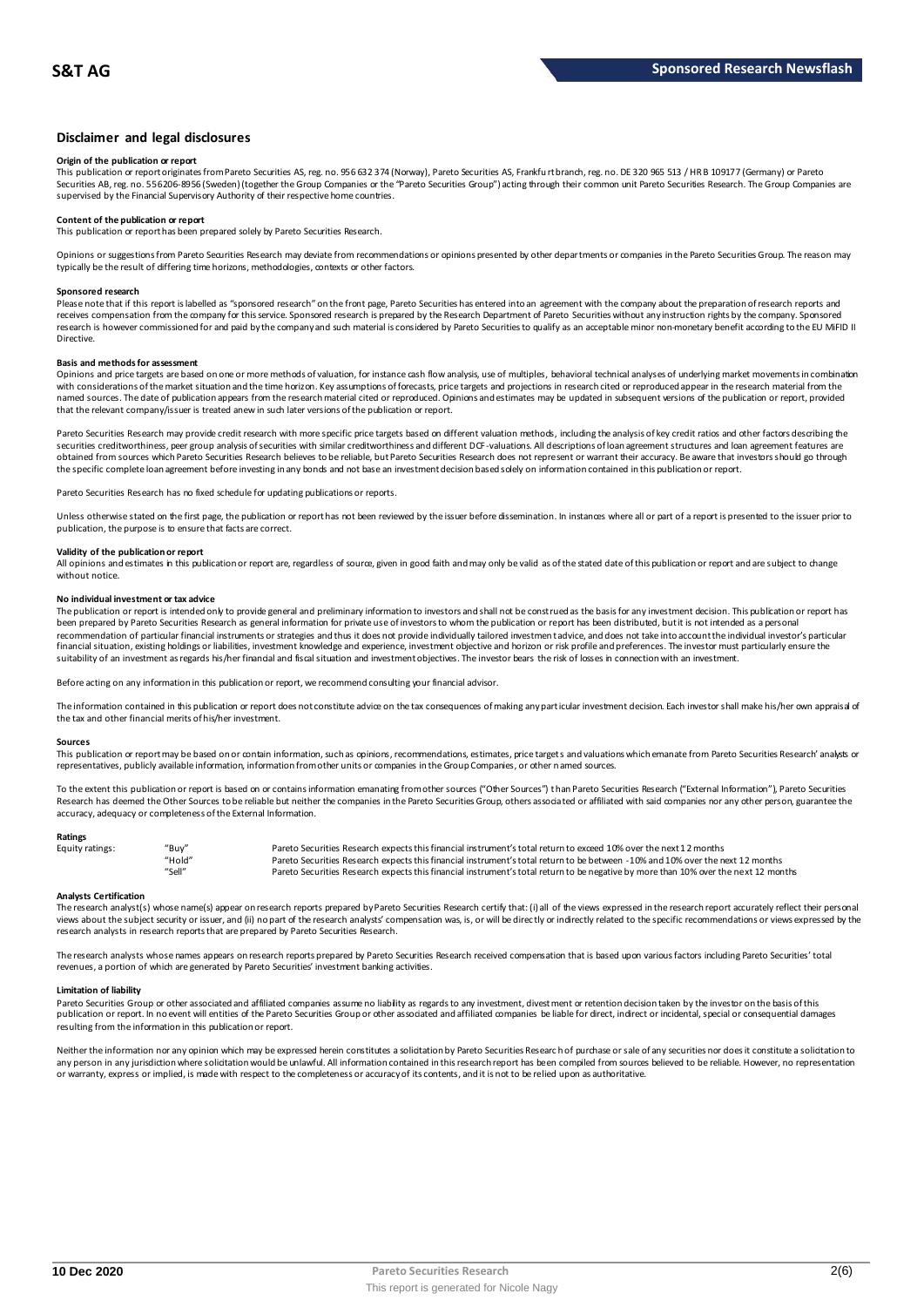#### **Risk information**

The risk of investing in certain financial instruments, including those mentioned in this document, is generally high, as their market value is exposed to a lot of different factors such as the operational and financial conditions of the relevant company, growth prospects, change in interest rates, the economic and political environment, foreign exchange rates, shifts in market sentiments etc. Where an investment or security is denominated in a different currency to the investor's currency of reference, changes in rates of exchange may have an adverse effect on the value, price or income of or from that investment to the investor. Past performance is not a guide to future performance. Estimates of future performance are based on assumptions that may not be realized. When investing in individual shares, the investor may lose all or part of the investments.

#### **Conflicts of interest**

Companies in the Pareto Securities Group, affiliates or staff of companies in the Pareto Securities Group, may perform services for, solicit business from, make a market in, hold long or short positions in, or otherwise be interested in the investments (including derivatives) of any company mentioned in the publication or report.<br>In addition Pareto Securities Group, or affiliates, may from time to time have a broking, advisory o

acting as that company's official or sponsoring broker and providing investment banking or other financial services. It is the policy of Pareto to seek to act as corporate adviser or broker to some of the companies which are covered by Pareto Securities Research. Accordingly companies covered in any Research may be the subject o f marketing initiatives by the Investment Banking Department.

To limit possible conflicts of interest and counter the abuse of inside knowledge, the analysts of Pareto Securities Research are subject to internal rules on sound ethical conduct, the management of inside information, handling of unpublished research material, contact with other units of the Group Companies and personal account dealing. The internal rules have been prepared in accordance with applicable legislation and relevant industry standards. The object of the internal rules is for example to ensure that no analyst will abuse or cause others to abuse confidential information. It is the policy of Pareto Securities Research that no link exists between revenues from capital markets activities and individual analyst remuneration. The Group Companies are members of national stockbrokers' associations in each of the countries in which the Group Companies have their head offices. Internal rules have been developed in accordance with recommendations issued by the stockbrokers associations. This material has been prepared following the Pareto Securities Conflict of Interest Policy.

The guidelines in the policy indude rules and measures aimed at achieving a sufficient degree of independence between various departments, business areas and sub-business areas within the Pareto Securities Group in order to, as far as possible, avoid conflicts of interest from arising between such departments, business areas and sub-business areas as well as their customers. One purpose of such measures is to restrict the flow of information between certain business areas and sub-business areas within the Pareto Securities Group, where conflicts of interest may arise and to safeguard the inpartialness of the empl The guidelines in the policy indude rules and measures aimed at achieving a sufficient degree of independence between various departments, business areas and sub-business areas within the Pareto<br>Securities Group in order t Pareto Securities Group rules concerning contacts with covered companies and rules concerning personal account trading carried out by analysts.

#### **Distribution restriction**

The securities referred to in this publication or report may not be eligible for sale in some jurisdictions and persons into whose possession this document comes should inform themselves about and observe Pareto Securities Group rules concerning contacts with covered companies and rules concerning personal account trading carried out by analysts.<br>Distribution restriction<br>The securities referred to in this publication or rep Authority (FCA).

This research is only intended for and may only be distributed to institutional investors in the United States and U.S entities seeking more information about any of the issuers or securities discussed in this report should contact Pareto Securities Inc. at 150 East 52nd Street, New York, NY 10022, Tel. 212 829 4200.

Pareto Securities Inc. is a broker-dealer registered with the U.S. Securities and Exchange Commission and is a member of FINRA & SIPC. U.S. To the extent required by applicable U.S. laws and regulations, Pareto Securities Inc. accepts responsibilityfor the contents of this publication. Investment products provided by or through Pareto Securities Inc. or Pareto Securities Research are not FDIC insured, may lose<br>value and ar sale or subscription, nor shall it or any part of it form the basis of or be relied on in connection with any contract or commitment whatsoever. The securities of non-U.S. issuers may not be registered with or subject to SEC reporting and other requirements. The information available about non-U.S. companies may be limited, and non-U.S. companies are generally not subject to the same unifom auditing and<br>reporting standards as U some non-U.S. companies may not be as liquid as securities of comparable U.S. companies. Fluctuations in the values of national currencies, as well as the potential for governmental restrictions on currency movements, can significantly erode principal and investment returns.

Pareto Securities Research may have material conflicts of interest related to the production or distribution of this research report which, with regard to Pareto Securities Research, are disclosed herein.

#### **Distribution in Singapore**

Pareto Securities Pte Ltd holds a Capital Markets Services License is an exempt financial advisor under Financial Advisers Ac t, Chapter 110 ("FAA") of Singapore and a subsidiary of Pareto Securities AS.

This report is directed solely to persons who qualify as "accredited investors", "expert investors" and "institutional investors" as defined in section 4A(1) Securities and Futures Act, Chapter 289 ("SFA") **Distribution in Singapore**<br>Pareto Securities Pte Ltd holds a Capital Markets Services License is an exempt financial advisor under Financial Advisers Act, Chapter 110 ("FAA") of Singapore and a subsidiary of Pareto Securi person. You should seek advice from a financial adviser regarding the suitability of any product referred to in this report, taking into account your specific financial objectives, financial situation or particular needs before making a commitment to purchase any such product. Please contact Pareto Securities Pte Ltd, 16 Collyer Quay, # 2 7-02 Income at Raffles, Singapore 049318, at +65 6408 9800 in matters arising<br>from, or in connec needs before making a commitment to purchase any such product. Please contact Pareto Securities Pte Ltd, 16 Collyer Quay, # 2 7-02 Income at Raffles, Singapore 049318, at +65 6408 9800 in matters arisin<br>from, or in connect

#### **Additional provisions on Recommendations distributed in the Canada**

That may be described herein. This research report are advised that this research report is not, and under no circumstances is it to be construed as an offer to sell or a solicitation of or an offer to buy any securities<br>t securities. No securities commission or similar regulatory authority in Canada has reviewed or in any way passed upon this research report or the merits of any securities described or discussed herein and any representation to the contrary is an offence. Any securities described or discussed within this research report may only be distributed in Canada in accordance with applicable provincial and territorial securities laws. Any offer or sale in Canada of the securities described or discussed herein will be made only under an exemption from the requirements to file a prospectus with the relevant Canadian securities regulators and only bya dealer properly registered under applicable securities laws or, alternatively, pursuant to an exemption from the dealer registration requirement in the relevant province or<br>territory of C construed as being tailored to the needs of the recipient. Canadian recipients are advised that Pareto Securities AS, its affiliates and its authorized agents are not responsible for, nor do they accept, any liability whatsoever for any direct or consequential loss arising from any use of this research report or the information contained herein.

#### **Distribution in United Kingdom**

financial promotion in s21 of the Financial Services and Markets Act 2000 in reliance on provision in the FPO.

This publication is issued for the benefit of persons who qualify as eligible counterparties or professional dients and should be made available only to such persons and is exempt from the restriction on<br>financial promotio **Copyright**<br>This publication or report may not be mechanically duplicated, photomoied or otherwise reproduced, in full or in part, under annlicable copyright laws. Any infringement of Pareto Sequities Research's copyright can be pursued legally whereby the infringer will be held liable for any and all losses and expenses incurred by the infringement.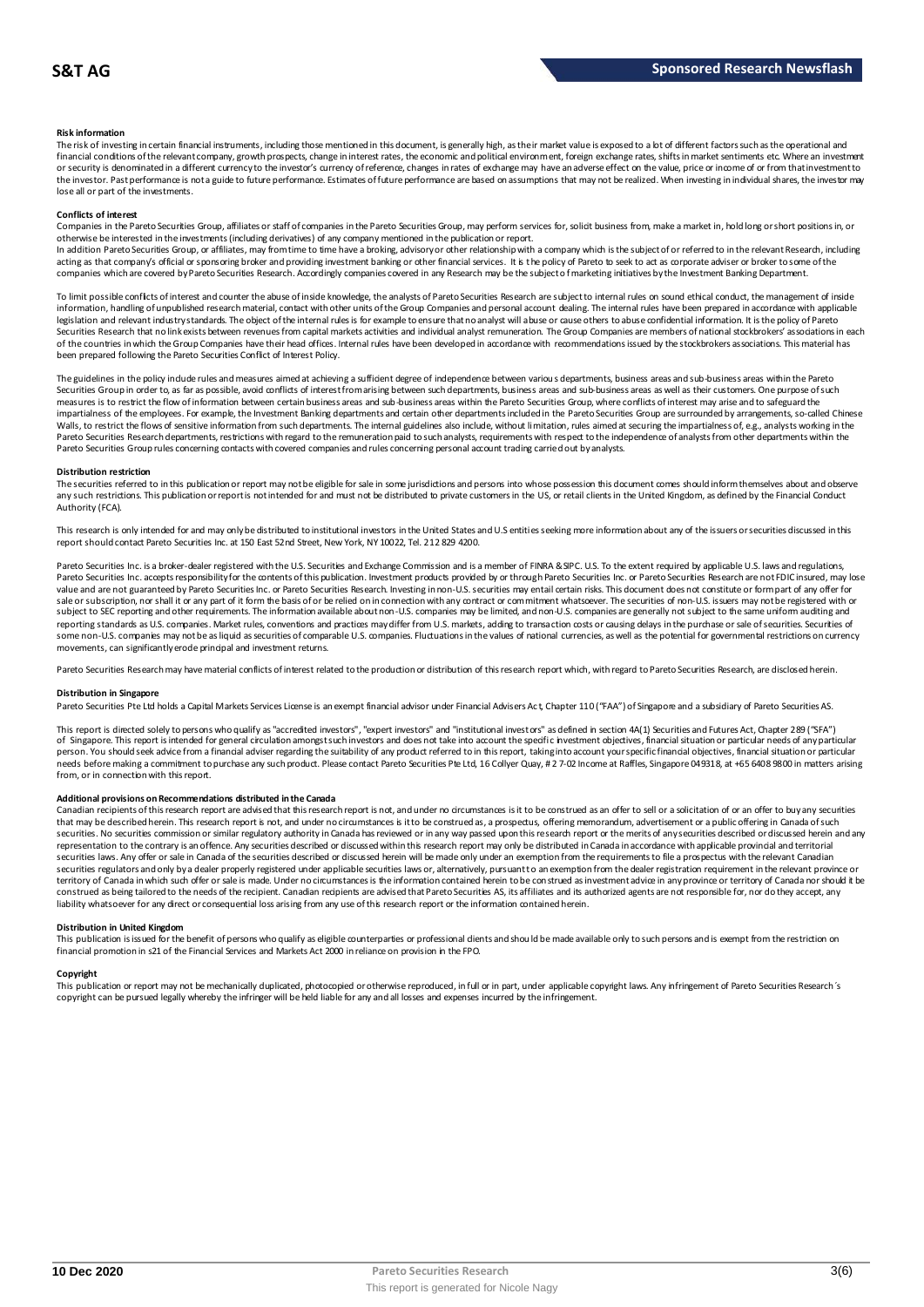### **Appendix A**

Disclosure requirements pursuant to the Norwegian Securities Trading Regulations section 3-10 (2) and section 3-11 (1), letters a-b

The below list shows companies where Pareto Securities AS - together with affiliated companies and/or persons – own a portion of the shares exceeding 5 % of the total share capital in any company<br>where a recommendation has

| The below list shows companies where Pareto Securities AS - together with affiliated companies and/or persons - own a portion of the shares exceeding 5<br>where a recommendation has been produced or distributed by Pareto Securities AS. |       |
|---------------------------------------------------------------------------------------------------------------------------------------------------------------------------------------------------------------------------------------------|-------|
|                                                                                                                                                                                                                                             |       |
| No. of shares Holdings in %<br>No. of shares Holdings in %<br>Companies<br>Companies                                                                                                                                                        |       |
| <b>Helgeland Sparebank</b><br>SpareBank 1Østfold Akersl<br>2.012.315<br>1,139,560<br>9.64%                                                                                                                                                  | 9.20% |

| <b>I GIGIU DAIIN AUA</b>   | 10.V N.V.LI | 22.JJ 70                             | <b>UVAIGVAIINGII V GOL</b>                                                                                                          | <b>U.UU I.JUU</b> | <u>J.JJ70</u>                        |
|----------------------------|-------------|--------------------------------------|-------------------------------------------------------------------------------------------------------------------------------------|-------------------|--------------------------------------|
|                            |             |                                      | areto Securities AS or its affiliates own as determined in accordance with FINRA Rule 2241, 1 % or more of the equity securties of: |                   |                                      |
| Companies<br>DOF ASA       | 3.789.844   | No. of shares Holdings in %<br>1.23% | Companies<br>SpareBank 1SMN                                                                                                         | 1.876.052         | No. of shares Holdings in %<br>1.44% |
| <b>Helgeland Sparebank</b> | 2.012.315   | 9.64%                                | SpareBank 1Østfold Akersl                                                                                                           | 1,139,560         | 9.20%                                |
| NHST Media Group AS        | 17,900      | 139%                                 | SpareBank 1Østlandet                                                                                                                | 1.743.409         | 1.63%                                |
| Pareto Bank ASA            | 16.015.327  | 22.93%                               | Sparebanken Møre                                                                                                                    | 305.369           | 3.09%                                |
| Selvaag Bolig ASA          | 2,394,475   | 2.55%                                | Sparebanken Sør                                                                                                                     | 433.544           | 2.77%                                |
| SpareBank 1BV              | 1,640.220   | 2.60%                                | Sparebanken Vest                                                                                                                    | 6.361.986         | 5.93%                                |
| SpareBank 1Nord-Norge      | 3.220.305   | 3.21%                                | <b>Totens Sparebank</b>                                                                                                             | 78.246            | 1.28%                                |
|                            |             |                                      |                                                                                                                                     |                   |                                      |

Pareto Securities AS may hold financial instruments in companies where a recommendation has been produced or distributed by Breto Securities AS in connection with rendering investment services, including Market Making.

| Company                   | Analyst<br>holdings* | Total<br>holdings | Company                  | Analyst<br>holdings* | Total<br>holdings | Company                | Analyst<br>holdings* | Total<br>holdings |
|---------------------------|----------------------|-------------------|--------------------------|----------------------|-------------------|------------------------|----------------------|-------------------|
| Aker ASA                  | 500                  | 1,917             | Frontline                | 0                    | 42,918            | SalMar                 | 0                    | 305               |
| Aker BP                   | $\mathbf 0$          | 28,032            | Gjensidige Forsikring    | $\mathbf 0$          | 7,294             | Sandnes Sparebank      | 0                    | 125,782           |
| Aker Carbon Capture       | $\mathbf 0$          | 295,978           | Grieg Seafood            | $\mathbf 0$          | 12,600            | Sbanken ASA            | 0                    | 4,520             |
| Aker Solutions            | $\mathbf 0$          | 8.148             | Hafnia Limited           | $\Omega$             | 30,000            | Scatec Solar           | 0                    | 20,000            |
| American Shipping Company | 0                    | 3.780             | Ice Group ASA            | $\Omega$             | 190,000           | Schibsted ASA B Aksjer | 0                    | 649               |
| Archer                    | 0                    | 32.930            | Kid A SA                 | 0                    | 783               | Selvaag Bolig          | 0                    | 54,175            |
| Atlantic Sapphire         | 0                    | 10.210            | Komplett Bank            | 0                    | 98,300            | SpareBank 1BV          | 0                    | 7.000             |
| Austevoll Seafood         | $\mathbf 0$          | 29,135            | Kongsberg Gruppen        | $\mathbf 0$          | 37,237            | SpareBank 1Nord-Norge  | 0                    | 750               |
| Avance Gas                | $\mathbf 0$          | 4.374             | <b>KWS</b>               | 75                   | 75                | SpareBank 1SMN         | 0                    | 13,350            |
| <b>B2Holding AS</b>       | $\mathbf 0$          | 14.075            | Lerøy Seafood Group      | 0                    | 17,368            | SpareBank 1SR-Bank     | 0                    | 18,308            |
| <b>BASF</b>               | 270                  | 270               | Mowi                     | $\mathbf 0$          | 4,849             | SpareBank 1Østlandet   | 0                    | 921               |
| <b>Bonheur</b>            | 0                    | 33.592            | <b>NORBIT ASA</b>        | 0                    | 5.428             | Sparebanken Møre       | 0                    | 180               |
| Borregaard ASA            | $\mathbf 0$          | 500               | Nordic Semiconductor     | $\mathbf 0$          | 5,100             | Sparebanken Sør        | 0                    | 16,235            |
| Bouvet                    | $\mathbf 0$          | 94                | Norsk Hydro              | $\Omega$             | 112,001           | Sparebanken Vest       | 0                    | 6,059             |
| <b>BRABank</b>            | 0                    | 74.607            | Norske Skog              | $\mathbf 0$          | 8.225             | Sparebanken Øst        | 0                    | 1.500             |
| <b>BW</b> Energy          | 0                    | 43.075            | Norwegian Finans Holding | $\mathbf 0$          | 3.210             | Stolt-Nielsen          | 0                    | 41,317            |
| <b>BW</b> Offshore        | $\mathbf 0$          | 11,326            | <b>NTS</b>               | $\Omega$             | 2,272             | Storebrand             | 0                    | 7,007             |
| <b>DNB</b>                | $\mathbf 0$          | 25,036            | Ocean Yield              | $\Omega$             | 66,710            | Subsea 7               | 0                    | 9,226             |
| <b>DNO</b>                | $\mathbf 0$          | 537,478           | Okeanis Eco Tankers      | $\mathbf 0$          | 22,000            | Telenor                | 0                    | 2,797             |
| <b>DOF</b>                | 0                    | 2,366,346         | Orkla                    | $\Omega$             | 19,353            | TGS-NOPEC              | 0                    | 1,300             |
| Elkem                     | 0                    | 37,878            | Panoro Energy            | 0                    | 9.795             | <b>VOW</b>             | 0                    | 5,231             |
| Entra                     | 0                    | 10.842            | Pareto Bank              | 0                    | 2,391,717         | Wallenius Wilhelmsen   | 0                    | 50,100            |
| Equinor                   | 0                    | 3.369             | Pexip Holding            | $\mathbf 0$          | 23,692            | XXL                    | 0                    | 12,573            |
| Europris                  | $\mathbf 0$          | 11,056            | Protector Forsikring     | $\mathbf 0$          | 16,400            | Yara                   | 0                    | 14,971            |
| Fjord1ASA                 | $\mathbf 0$          | 50,000            | Quantafuel               | $\Omega$             | 1,125,190         |                        |                      |                   |
| Fjordkraft Holding        | $\mathbf 0$          | 12.605            | <b>REC Silicon</b>       | $\Omega$             | 35,515            |                        |                      |                   |

This overview is updated monthly (last updated 15.11.2020).

\*Analyst holdings ref ers t o posit ions held by t he Paret o Securit ies AS analyst covering t he company.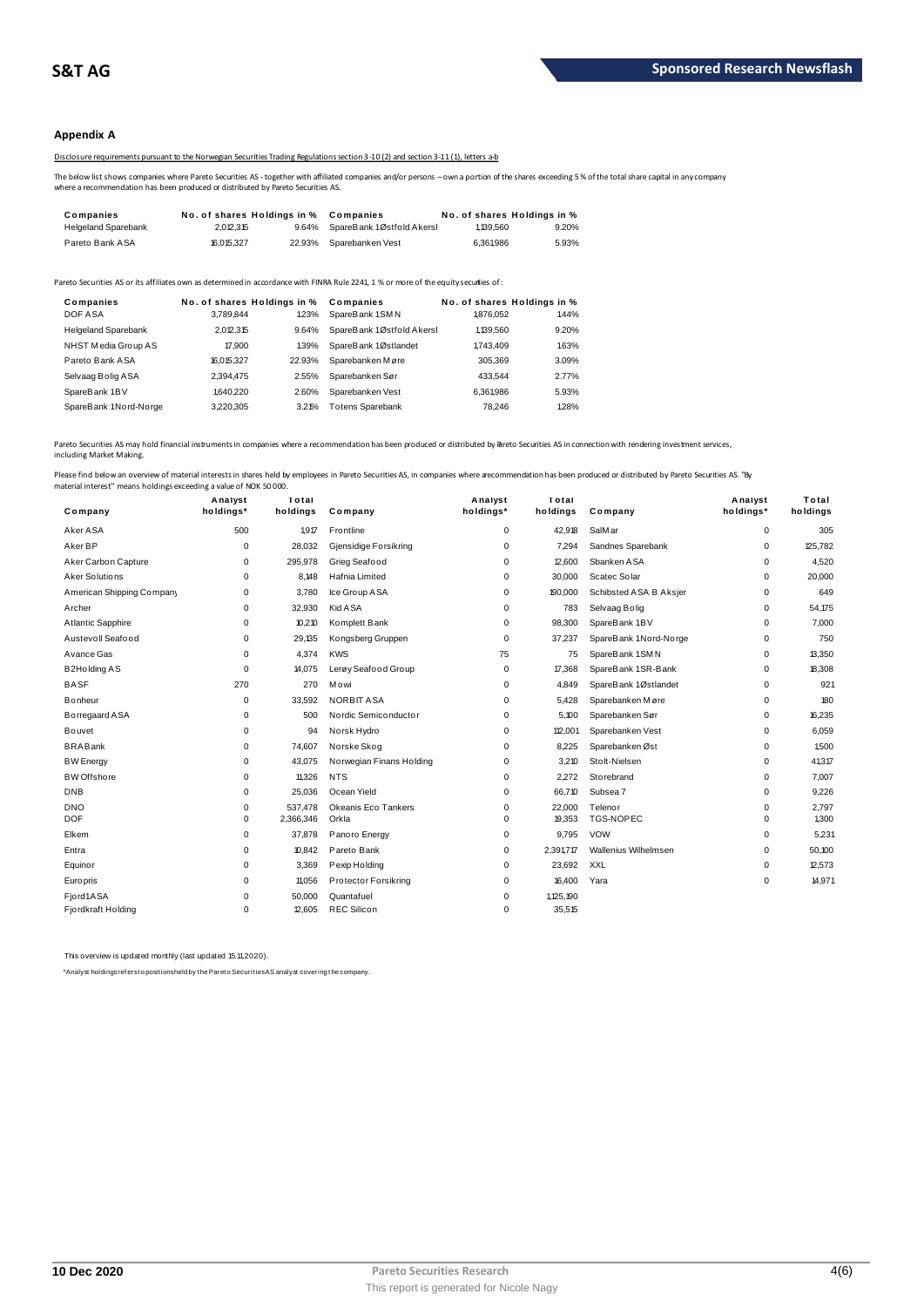## Appendix B

Disclosure requirements pursuant to the Norwegian Securities Trading Regulation § 3-11, letters e-f, ref the Securities Trading Act Section 3-10

Overview over issuers of financial instruments where Pareto Securities AS have prepared or distributed investment recommendation, where Pareto Securities AS have been lead manager/co-lead manager or have rendered publicly known not immaterial investment banking services over the previous 12 months:

| 24SevenOffice Scandinavia  | Hafnia Limited                     | Odf jell SE                 |
|----------------------------|------------------------------------|-----------------------------|
| Acconer AB                 | Helgeland Sparebank                | <b>OHTASA</b>               |
| Advanzia Bank              | HKN Energy Ltd                     | Pexip Holding               |
| Africa Energy Corp         | Hof seth BioCare                   | PGS                         |
| Aker ASA                   | House of Control                   | Pinewood Laborat ories      |
| American Tanker, Inc.      | HydrogenPro                        | Pioneer Property Group      |
| Aprila Bank ASA            | <b>ICWHolding</b>                  | ProvidencesInv. Mngmt Pty   |
| Boreal Holding AS          | Idavang A/S                        | Quantafuel                  |
| Borr Drilling Limited      | Instabank ASA                      | <b>REC Silicon</b>          |
| <b>BRAbank</b>             | Kingfish Zeeland                   | Salmon Evolution            |
| Brooge Energy Limited      | Klaveness Combination Carriers ASA | SandnesSparebank            |
| <b>BWEnergy</b>            | Komplett Bank                      | Scorpio BulkersInc.         |
| Cabonline Group Holding AB | Kongsberg Automotive               | Seadrill Ltd                |
| Cibus Nordic Real Estate   | <b>Luxaviation Holding</b>         | Sparebanken Vest            |
| Cloudberry Clean Energy AS | Mercell                            | United Camping AB           |
| CrayoNano AS               | Mint ra Group                      | Watercircles Forsikring ASA |
| Digiplex                   | <b>MPC Container Ships</b>         | West Coast Salmon           |
| <b>DOFASA</b>              | MutaresSE& Co. KGaA                |                             |
| DOF Subsea AS              | Navigator Holdings Ltd.            |                             |
| <b>ELOP</b>                | Next BiometricsGroup               |                             |
| Erwe Immobilien            | Northern Ocean                     |                             |
| Fjordkraft Holding         | Norwegian Air Shuttle              |                             |
| Genel Energy               | Ocean Yield                        |                             |

This overview is updated monthly (this overview is for the period 31.10.2019 - 31.10.2020).

## **Appendix C**

Disclosure requirements pursuant to the Norwegian Securities Trading Requiation § 3-11(4)

| Distribution of recommendations |                |  |  |  |
|---------------------------------|----------------|--|--|--|
| Recommendation                  | % distribution |  |  |  |
| Buy                             | 69%            |  |  |  |
| Hold                            | 27%            |  |  |  |
| Sell                            | 4%             |  |  |  |

| Distribution of recommendations (transactions*) |                |  |  |
|-------------------------------------------------|----------------|--|--|
| Recommendation                                  | % distribution |  |  |
| Buy                                             | 77%            |  |  |
| Hold                                            | 23%            |  |  |
| Sell                                            | 0%             |  |  |

\* Companies under coverage with which Pareto Securities Group has on-going or completed public investment banking services in the previous 12 months This overview is updated monthly (last updated 16.11.2020).